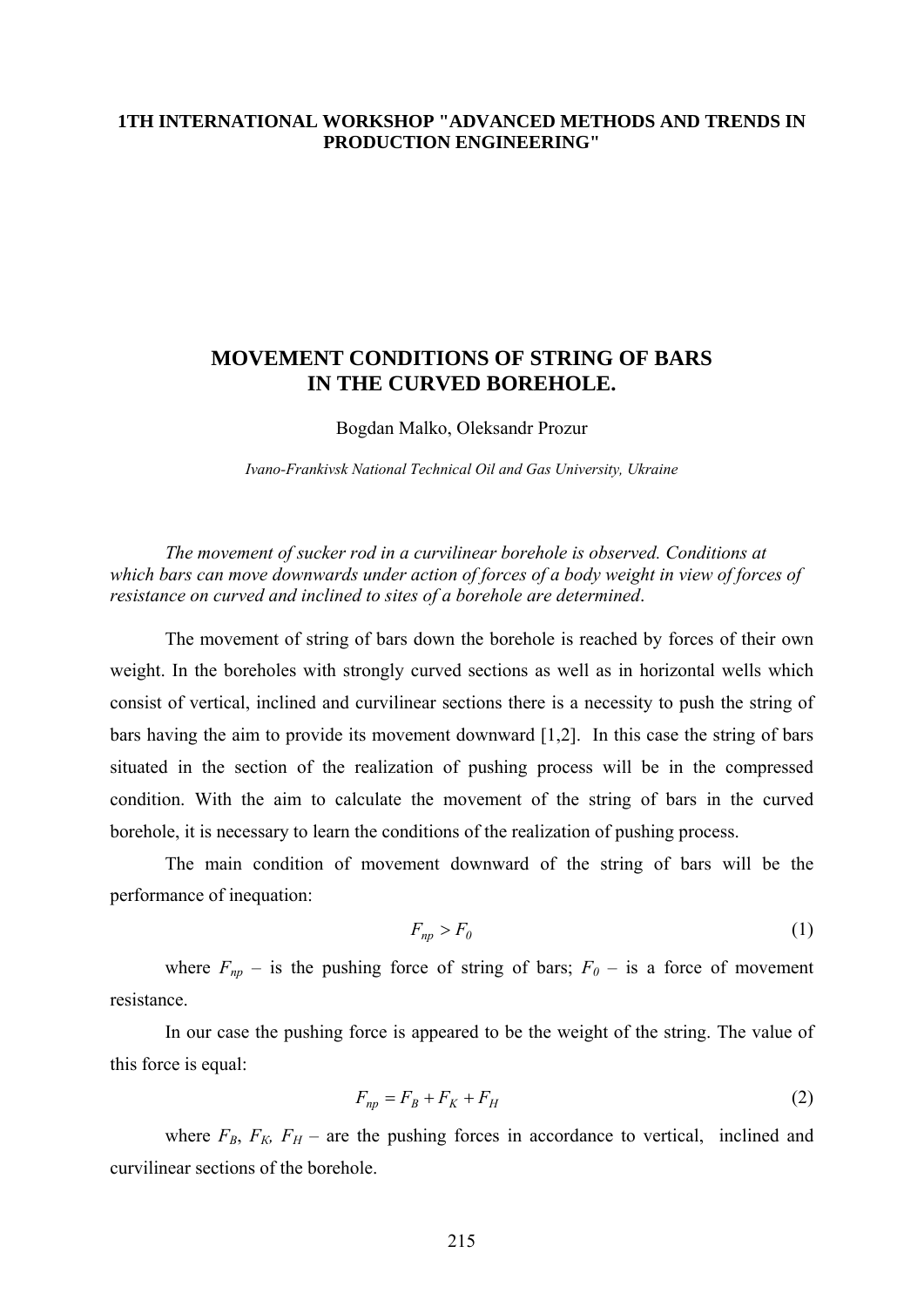The force  $F_B$  in the vertical section of borehole is equal to the weight of bars on this section:

$$
F_B = Q_B = q_e l_e \tag{3}
$$

where  $q_{\theta}$  – is the weight of the length unit of bars;  $l_{\theta}$  – is a length of vertical section.

To determine the force  $F_K$  at the inclined section we should consider the diagram on fig.1. Here there has been marked out the element of the string located in this section. The current value of the inclination angle is  $\varphi$ , and the final value of this angle is  $\varphi$ <sub>*k*</sub>. The radius of curvature of the curved section has the value of  $\rho$ . The weight of the marked element is equal to:

$$
dQ_K = q_{\kappa} \rho \cdot d\varphi
$$

The force  $dQ$  is projected on an axis of the string and we receive the elementary pushing force:

$$
dF_K = dQ_K \cos \varphi = q_\kappa \rho \cos \varphi \cdot d\varphi \tag{4}
$$

To determine the full force  $F_K$  we should integrate the equation (4):

$$
F_K = \int\limits_{O}^{\varphi_K} q_{\kappa} \rho \cos d\varphi = q_{\kappa} \rho \sin \varphi \tag{5}
$$

The force  $F_H$  on the inclined section is equal:

$$
F_H = q_n l_n \cos \varphi_n \tag{6}
$$

Here:  $l_n$  – is the length of the string of bars in the inclined section;  $\varphi_n$  - is the angle of inclination of the borehole axis.

According to the diagram of the borehole shown on fig.1, the angle  $\varphi_n = \varphi_n$ . (3), (5), (6) should be substituted in the equation (2) and we will receive the value of full pushing force of the string of bars:

$$
F_{np} = q_e l_e + q_{\kappa} \rho \sin \varphi_n + q_n l_n \cos \varphi_n \tag{7}
$$

To determine the conditions of lowering of string of bars into the well we should compare the pushing force (7) with the movement resistance force of bars in the well [3]:

$$
F_0 = \frac{6EI}{\rho^2 \varphi^3} \left( 1 - \cos \frac{\varphi}{2} \right) \left[ \frac{2}{\varphi} (1 - \cos \frac{\varphi}{2}) + 4f \right] + q_n l_n f_n \sin \varphi + F_H \tag{8}
$$

where  $E -$  is a module of material elasticity;  $I -$  is a moment of inertia of the cross section of a bar;  $f$  – is the coefficient of friction between bars and lifting pipes;  $F_H$  –resistance force of pump piston movement.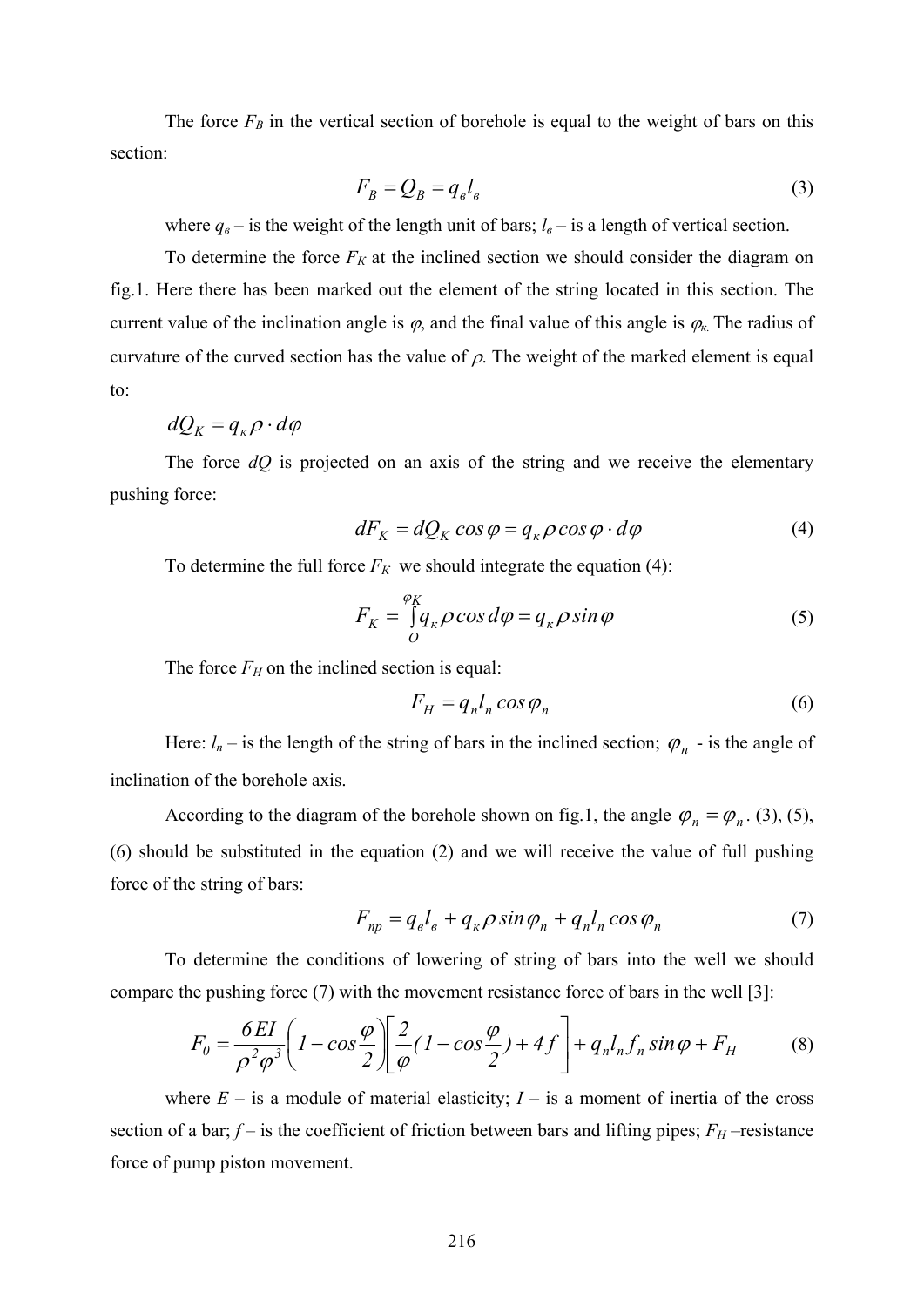The sufficient movement condition of the bars through the inclined section of the borehole is the performance of the inequality:

 $q_n l_n \cos \varphi_n \geq q_n l_n f_n \sin \varphi_n + F_H$ or

$$
\cos \varphi_n \ge f_n \sin \varphi_n + \frac{F_H}{q_n l_n} \tag{9}
$$

If the condition (9) has been fulfilled, the bars in the inclined section of the borehole take the tensile deformation. In this case, there can be observed the tightening of bars, located in the inclined section, into the borehole.

Now the sufficient condition of movement of string of bars through curvilinear section is appeared to the performance of the following inequation:

$$
q_{e}l_{e} + q_{\kappa}\rho\sin\varphi_{n} > \frac{6EI}{\rho^{2}\varphi_{n}^{3}} \left(1 - \cos\frac{\varphi_{n}}{2}\right) \left[\frac{2}{\varphi_{n}}\left(1 - \cos\frac{\varphi_{n}}{2}\right) + 4f\right]
$$
 (10)

If in (10) we accept that

 $q_{\nu} \rho \sin \varphi_{n} \ll q_{e} l_{e}$ 

then the condition (10) will be simplified to:

$$
q_{e}l_{e} \ge \frac{6EI}{\rho^{2}\varphi_{n}^{3}} \bigg| I - \cos\frac{\varphi_{n}}{2} \bigg| \bigg[ \frac{2}{\varphi_{n}} (1 - \cos\frac{\varphi_{n}}{2}) + 4f \bigg] \tag{11}
$$

From the condition (11) we can determine the minimum depth of the vertical section of the well which provides sufficient pushing force for the movement of bars through the curvilinear section having the radius  $\rho$ . At the selected depth of the vertical section  $l_{\beta}$  for the creation of the sufficient pushing force it is necessary to load a string with additional drill collars on the vertical section.

If the condition (9) has not been fulfilled then the bars at the curved section should be pushed through. In this case we will receive the necessary weight of bars in the vertical section, as this weight increases:

$$
q_{\epsilon}l_{\epsilon} \ge \frac{6EI}{\rho^2 \varphi_n^3} \left( 1 - \cos \frac{\varphi_n}{2} \right) \left[ \frac{2}{\varphi_n} (1 - \cos \frac{\varphi_n}{2}) + 4f \right] + q_n l_n f_n \sin \varphi_n + F_H \tag{12}
$$

Analysis of the conditions (11), (12) shows, that during decrease of radius of well (borehole) curvature  $\rho$  at the curved section the movement resistance force increases and that is why, it is necessary to increase the weight of bars at the vertical section.